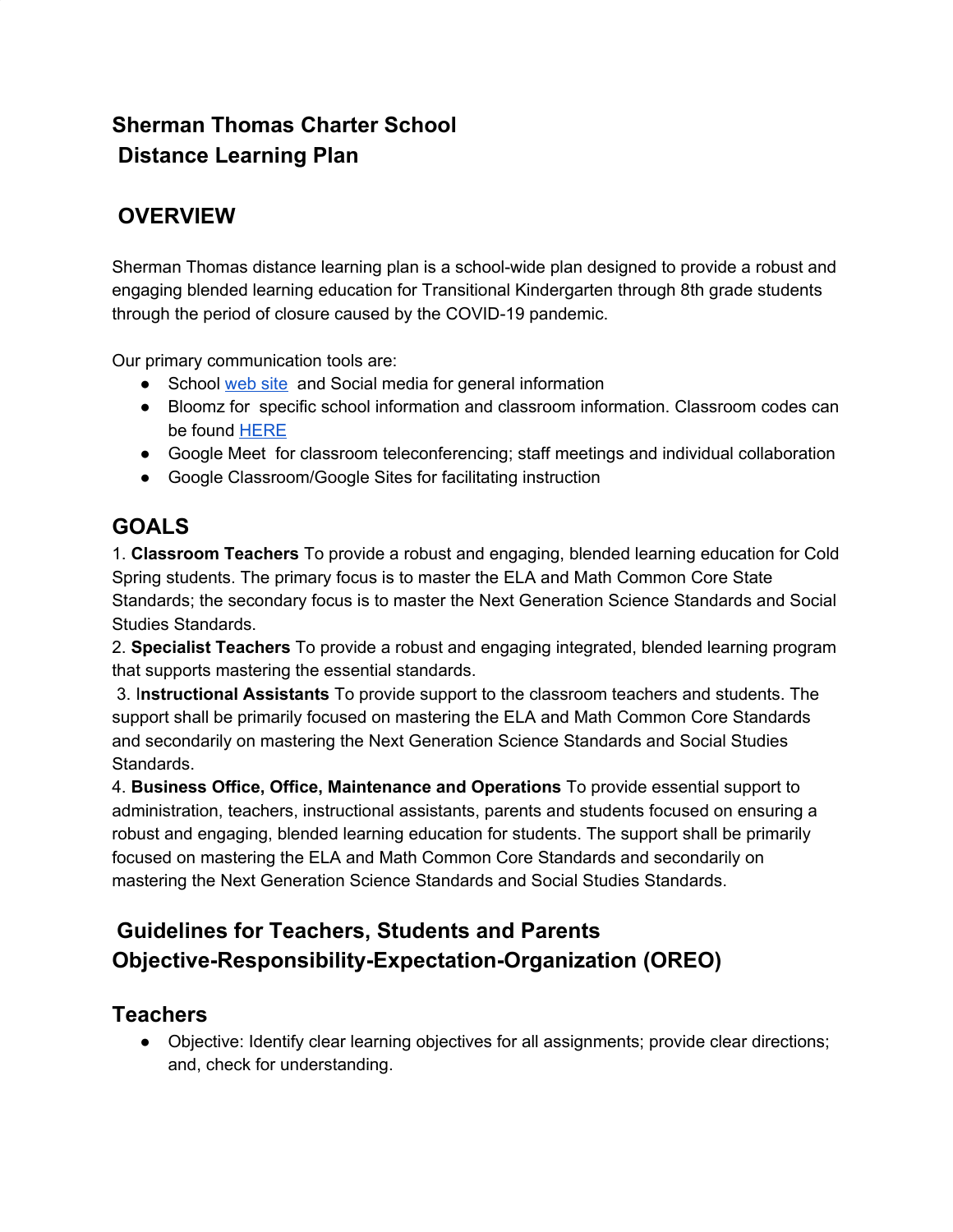- Responsibility: Use multimedia materials to impart instruction, create interactive lessons and ensure continuation of the learning progression.
- Expectation: Specify assignment requirements & length contained in a Google Classroom, Weekly and Daily Schedule.
- Organization: Organize your time and let students know when you are providing instruction and/or available online.

## **Four key principles that ISTE recommends are:**

- • Break learning into smaller chunks.
- ● Be clear about expectations for online participation.
- • Provide immediate (or at least frequent) feedback through online knowledge checks, comments on collaborative documents, and chat to keep students motivated and moving forward. Include virtual meetings, live chats or video tutorials to maintain a human connection.

### **Students**

- Objective: Ensure you understand the learning objectives.
- Responsibility: Complete tasks and assignments using your best efforts.
- Expectation: Monitor your learning to meet expectations and submit work on time.
- Organization: Organize your time; follow the learning schedule provided by your teacher(s)..

### **Parents Objective:**

- Provide a dedicated learning space for your child/children.
- Responsibility: Help your child follow the online learning schedule; Provide essential support to your child during the morning hours to complete assignments.
- Expectation: Check tasks & learning objectives on Google Classroom, Weekly/ Daily Schedule.
- Organization: Expect your child to complete tasks and assignments on time with utilizing their best efforts.

# **WEEKLY/DAILY SCHEDULES**

#### Expectations

It is our expectation that teachers and students are logged into google meet and participating in instruction during the designated times.

## **CURRICULUM/RESOURCES**

Sherman Thomas Charter School Kindergarten through grade 8th curriculum/resources:

Click [HERE](https://www.youtube.com/watch?v=2Iowi-gmbys&list=PL6gnYsGALsKDJpaihrmZC0uIUZQYP0ReB&index=27) for Google classroom for parents Click [HERE](https://www.coreknowledge.org/curriculum/download-curriculum/) for access to downloaded Core Knowledge curriculum